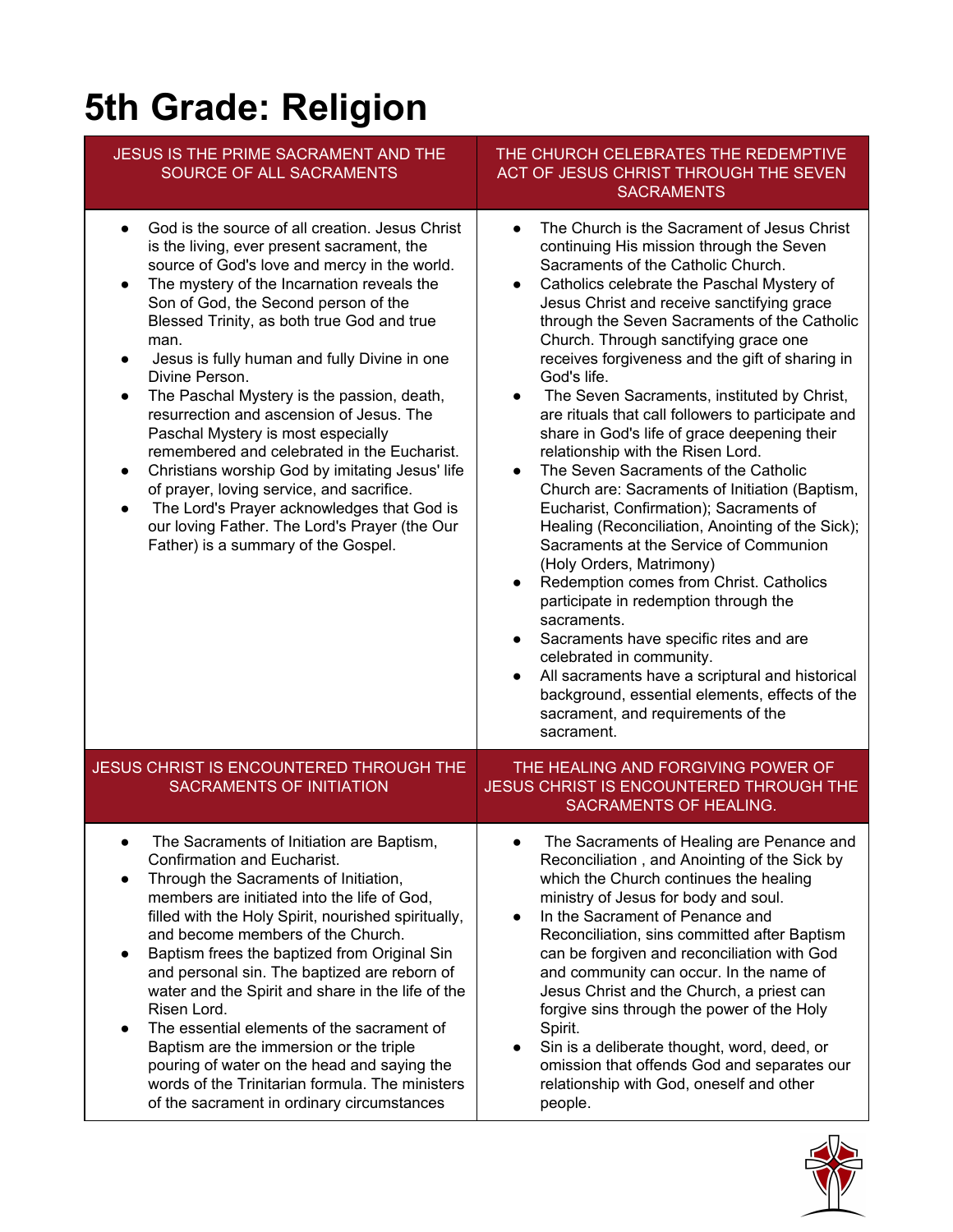| are the bishop, priest and deacon.<br>In Confirmation, the candidate is sealed and<br>confirmed in the gift of the Holy Spirit received<br>at Baptism. The candidate is strengthened<br>and perfected in the Christian life and is sent<br>to spread faith to others.<br>The Fruits and Gifts of the Holy Spirit, given at<br>$\bullet$<br>Confirmation, empower believers to grow in<br>faith and be true witnesses of Jesus.<br>The essential elements of the sacrament of<br>$\bullet$<br>Confirmation are the laying on of hands and<br>anointing with chrism and saying the words,<br>"Be sealed with the gift of the Holy Spirit." The<br>minister of the sacrament in ordinary<br>circumstances is the bishop.<br>The Eucharist is the central belief of all<br>$\bullet$<br>Catholics.<br>The Eucharist is the sacrament in which the<br>$\bullet$<br>consecrated bread and wine is the real<br>presence of Jesus Christ.<br>The essential elements of the Sacrament of<br>$\bullet$<br>the Eucharist are bread, wine and the<br>Eucharistic Prayer. The minister of the<br>sacrament in ordinary circumstances is the<br>bishop and priest.<br>The Divine Liturgy, the encounter with Jesus<br>$\bullet$<br>Christ, empowers believers to go forth into the<br>world as witnesses and spread the Gospel. | Reconciliation requires true repentance, a firm<br>purpose of amendment and a desire to sin no<br>more. The Ten Commandments are the<br>framework for the examination of conscience.<br>The essential elements for the Sacrament of<br>$\bullet$<br>Penance of Reconciliation are the acts of the<br>penitent and absolution. The ordinary minister<br>of the sacrament is the bishop and the priest<br>who is required to keep the sacramental seal<br>of confession.<br>The Sacrament of Anointing of the Sick brings<br>$\bullet$<br>Jesus Christ's strength, comfort, and spiritual<br>healing to those who are seriously ill, elderly<br>and/or near death. The Sacrament of<br>Anointing of the Sick can sometimes bring<br>physical healing to the body. By the grace of<br>the sacrament, the sick person is united to<br>Jesus Christ and His passion.<br>The essential elements for the sacrament of<br>Anointing of the Sick are the laying on of<br>hands, anointing forehead and hands with the<br>Oil of the Sick and praying the spoken words<br>of healing. The ordinary minister of the<br>sacrament is the bishop and the priest. |
|-------------------------------------------------------------------------------------------------------------------------------------------------------------------------------------------------------------------------------------------------------------------------------------------------------------------------------------------------------------------------------------------------------------------------------------------------------------------------------------------------------------------------------------------------------------------------------------------------------------------------------------------------------------------------------------------------------------------------------------------------------------------------------------------------------------------------------------------------------------------------------------------------------------------------------------------------------------------------------------------------------------------------------------------------------------------------------------------------------------------------------------------------------------------------------------------------------------------------------------------------------------------------------------------------------------------|-----------------------------------------------------------------------------------------------------------------------------------------------------------------------------------------------------------------------------------------------------------------------------------------------------------------------------------------------------------------------------------------------------------------------------------------------------------------------------------------------------------------------------------------------------------------------------------------------------------------------------------------------------------------------------------------------------------------------------------------------------------------------------------------------------------------------------------------------------------------------------------------------------------------------------------------------------------------------------------------------------------------------------------------------------------------------------------------------------------------------------------------------------|
| THE CHURCH CONTINUES JESUS CHRIST'S<br>MINISTRY OF LOVE AND SERVICE<br>THROUGH THE SACRAMENTS AT THE<br>SERVICE OF COMMUNION                                                                                                                                                                                                                                                                                                                                                                                                                                                                                                                                                                                                                                                                                                                                                                                                                                                                                                                                                                                                                                                                                                                                                                                      | THE RICH TRADITIONS OF THE CHURCH GIVE<br>WITNESS TO THE MISSION OF JESUS<br><b>CHRIST</b>                                                                                                                                                                                                                                                                                                                                                                                                                                                                                                                                                                                                                                                                                                                                                                                                                                                                                                                                                                                                                                                          |
| The Sacraments of Service to Others<br>$\bullet$<br>(Sacraments at the Service of Communion)<br>are Holy Orders and Matrimony.<br>Holy Orders is the sacrament through which<br>the mission entrusted by Christ to his apostles<br>continues to be exercised in the Church until<br>the end of time. God calls certain men to<br>serve as priests in the Church. Special grace<br>and power to fulfill the responsibilities of Holy<br>Orders are given through ordination.<br>Through the Sacrament of Holy Orders,<br>$\bullet$<br>bishops, priests, and deacons are called to<br>minister in the name of Jesus Christ and of<br>the Church.<br>Holy Orders empowers the ordained priest to<br>$\bullet$<br>change the bread and wine into the Body and<br>Blood of Jesus at Mass and to forgive sins in<br>the Sacrament of Penance and<br>Reconciliation.<br>The essential elements for the sacrament of                                                                                                                                                                                                                                                                                                                                                                                                      | The seasons of the Liturgical Year revolves<br>around Jesus' life, death, resurrection, and<br>glorification.<br>The three Theological Virtues are Faith, Hope<br>and Love (Charity).<br>The four Cardinal Virtues are Prudence,<br>$\bullet$<br>Justice, Fortitude, and Temperance.<br>The Beatitudes are at the heart of Jesus'<br>$\bullet$<br>preaching and serve as a guide for the<br>Church to achieve happiness and build up the<br>Kingdom of God.                                                                                                                                                                                                                                                                                                                                                                                                                                                                                                                                                                                                                                                                                         |

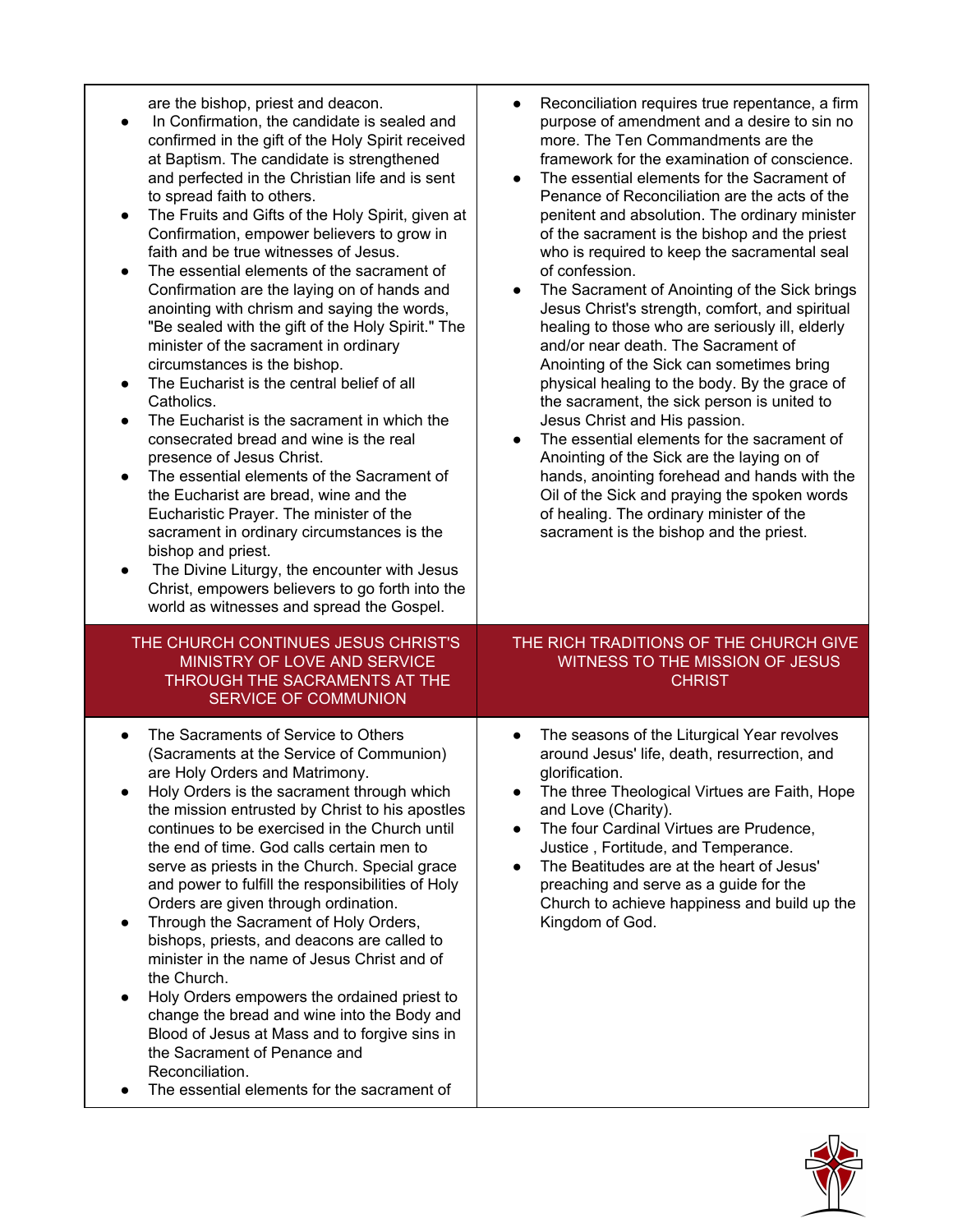| Matrimony are the free consent of the couple<br>(exchange of vows) and consent given in the<br>presence of the Church's minister, two<br>witnesses and the community. The ordinary<br>ministers of the sacrament are the spouses,<br>before bishop, priest or deacon, and two other<br>witnesses.<br>With Baptism, all Christians, laity, religious,<br>and ordained are responsible for giving<br>Christian witness.                                                                                      |  |
|------------------------------------------------------------------------------------------------------------------------------------------------------------------------------------------------------------------------------------------------------------------------------------------------------------------------------------------------------------------------------------------------------------------------------------------------------------------------------------------------------------|--|
| Holy Orders are the imposition of hands and<br>the spoken words of consecration. The<br>ordinary minister of the sacrament is the<br>bishop.<br>Matrimony is the sacrament in which a<br>baptized man and a baptized woman freely<br>choose to enter into a loving and life giving<br>covenant of fidelity to each other. The<br>marriage covenant signifies the union of<br>Christ and the Church and reflects the<br>covenant between God and His people.<br>The essential elements for the sacrament of |  |

• Seven Sacraments

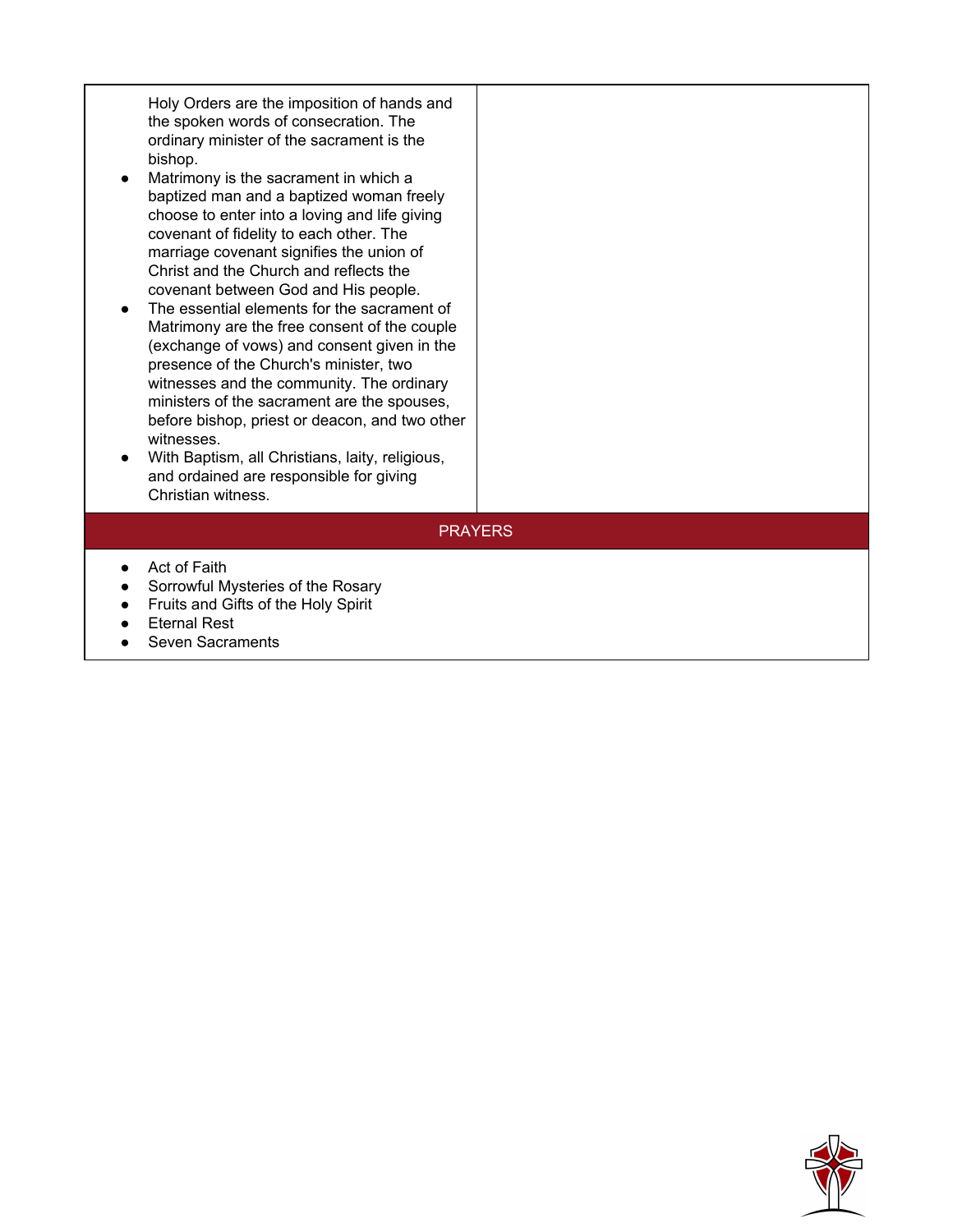## **5th grade: ELA**

| Reads Grade Level Text/ Independent Reading                                                                                                                                                                                                                                                                                                                 | <b>Fluency</b>                                                                                                                                                                                                                                                                                                                                                                                                                                                                                                                                                                                                                                                                                                                                                                                                                                                                                                                                                                                                                                                                                                                                                                                                                                                                                                                                                        |
|-------------------------------------------------------------------------------------------------------------------------------------------------------------------------------------------------------------------------------------------------------------------------------------------------------------------------------------------------------------|-----------------------------------------------------------------------------------------------------------------------------------------------------------------------------------------------------------------------------------------------------------------------------------------------------------------------------------------------------------------------------------------------------------------------------------------------------------------------------------------------------------------------------------------------------------------------------------------------------------------------------------------------------------------------------------------------------------------------------------------------------------------------------------------------------------------------------------------------------------------------------------------------------------------------------------------------------------------------------------------------------------------------------------------------------------------------------------------------------------------------------------------------------------------------------------------------------------------------------------------------------------------------------------------------------------------------------------------------------------------------|
| By End of Year, reads on level according to the<br>following scales:<br>Fountas & Pinnell: U-V<br>Lexile: 800-900<br>ATOS: 6.0<br>Read independently for sustained periods of<br>time<br>Produce evidence of their reading<br>Generate a reading log<br>Participate in book talks<br>Adjusts speed of reading to suit purpose and<br>difficulty of material | Read with sufficient accuracy and fluency to<br>$\bullet$<br>support comprehension.<br>Read grade-level text with purpose and<br>$\bullet$<br>understanding.<br>Read grade-level prose and poetry orally with<br>$\bullet$<br>accuracy, appropriate rate, and expression on<br>successive readings.<br>Use context to confirm or self-correct word<br>$\bullet$<br>recognition and understanding, rereading as<br>necessary.                                                                                                                                                                                                                                                                                                                                                                                                                                                                                                                                                                                                                                                                                                                                                                                                                                                                                                                                          |
| <b>Advanced Phonics</b>                                                                                                                                                                                                                                                                                                                                     | Vocabulary                                                                                                                                                                                                                                                                                                                                                                                                                                                                                                                                                                                                                                                                                                                                                                                                                                                                                                                                                                                                                                                                                                                                                                                                                                                                                                                                                            |
| Know and apply grade-level phonics and word<br>$\bullet$<br>analysis skills in decoding words.<br>Use combined knowledge of all letter-sound<br>$\bullet$<br>correspondences, syllabication patterns, and<br>morphology (e.g., roots and affixes) to read<br>accurately unfamiliar multisyllabic words in<br>context and out of context.                    | Determine or clarify the meaning of unknown<br>$\bullet$<br>and multiple-meaning words and phrases<br>Use context (e.g., cause/effect relationships<br>$\bullet$<br>and comparisons in text) as a clue to the<br>meaning of a word or phrase.<br>Use common, grade-appropriate Greek and<br>$\bullet$<br>Latin affixes and roots as clues to the<br>meaning of a word (e.g., photograph,<br>photosynthesis).<br>Consult reference materials (e.g., dictionaries,<br>glossaries, thesauruses), both print and<br>digital, to find the pronunciation and determine<br>or clarify the precise meaning of key words<br>and phrases.<br>Demonstrate understanding of figurative<br>language, word relationships, and nuances in<br>word meanings.<br>Interpret figurative language, including similes<br>and metaphors, in context.<br>Recognize and explain the meaning of<br>$\bullet$<br>common idioms, adages, and proverbs.<br>Use the relationship between particular words<br>$\bullet$<br>(e.g., synonyms, antonyms, homographs) to<br>better understand each of the words.<br>Produce analogies with known antonyms or<br>synonyms.<br>Acquire and use accurately grade-appropriate<br>general academic and domain-specific words<br>and phrases, including those that signal<br>contrast, addition, and other logical<br>relationships (e.g., however, although, |

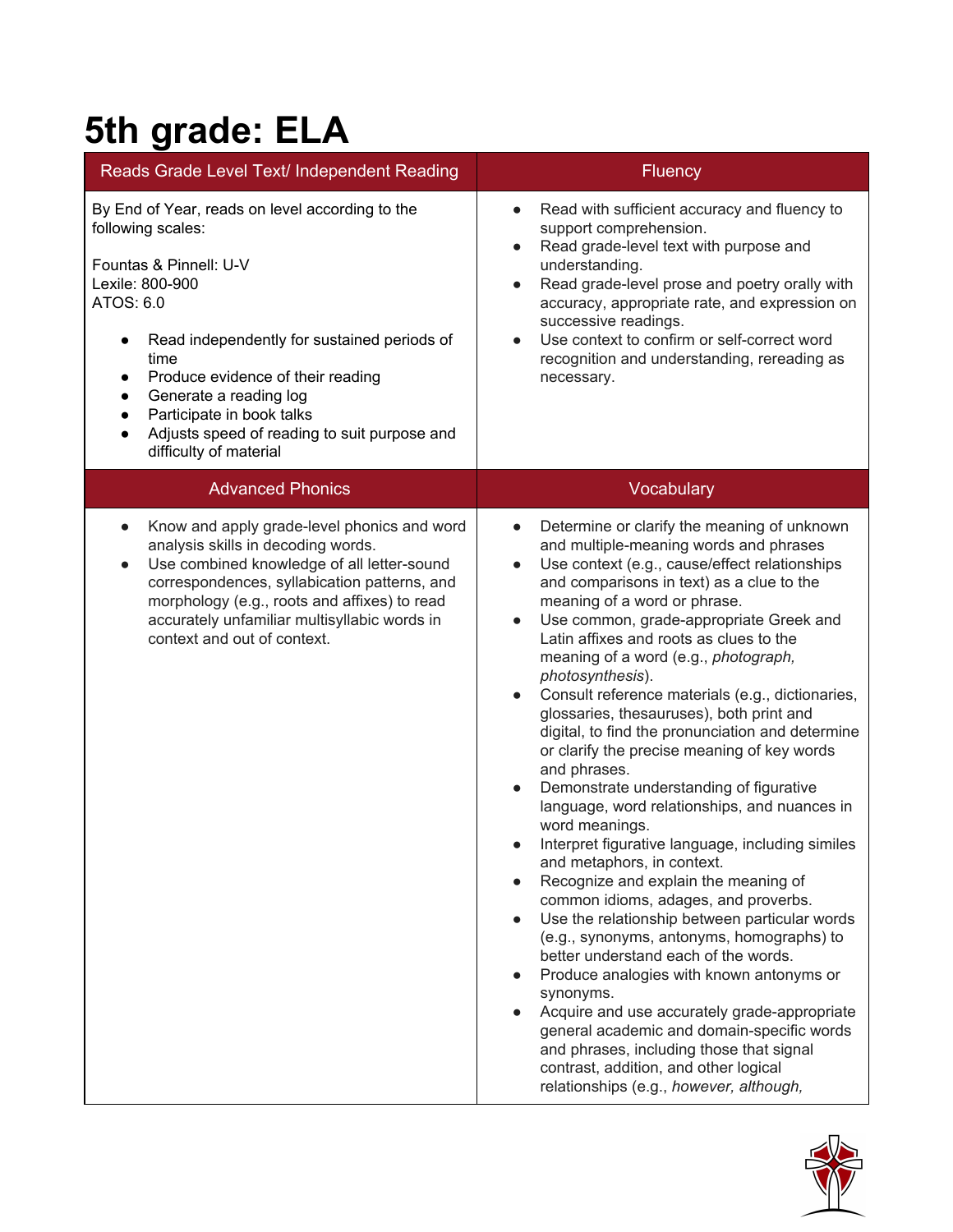### Comprehension Skills and Strategies

### **Literary Text**

- Quote accurately from a text when explaining what the text says explicitly and when drawing inferences from the text.
- Determine a theme of a story, drama, or poem from details in the text, including how characters in a story or drama respond to challenges or how the speaker in a poem reflects upon a topic; summarize the text.
- Compare and contrast two or more characters, settings, or events in a story or drama, drawing on specific details in the text (e.g., how characters interact).
- Determine the meaning of words and phrases as they are used in a text, including figurative language such as metaphors and similes.
- Explain how a series of chapters, scenes, or stanzas fits together to provide the overall structure of a particular story, drama, or poem.
- Describe how a narrator's or speaker's point of view influences how events are described.
- Analyze how visual and multimedia elements contribute to the meaning, tone, or beauty of a text (e.g., graphic novel, multimedia presentation of fiction, folktale, myth, poem).
- Compare and contrast stories in the same genre (e.g., mysteries and adventure stories) on their approaches to similar themes and topics.

#### Informational Text

- Quote accurately from a text when explaining what the text says explicitly and when drawing inferences from the text.
- Determine two or more main ideas of a text and explain how they are supported by key details; summarize the text[.](http://www.corestandards.org/ELA-Literacy/RI/5/3/)
- Explain the relationships or interactions between two or more individuals, events, ideas, or concepts in a historical, scientific, or technical text based on specific information in the text[.](http://www.corestandards.org/ELA-Literacy/RI/5/4/)
- Determine the meaning of general academic and domain-specific words and phrases in a text relevant to a *grade 5 topic or subject area*.
- Compare and contrast the overall structure (e.g., chronology, comparison, cause/effect, problem/solution) of events, ideas, concepts, or information in two or more texts.
- Analyze multiple accounts of the same event or topic, noting important similarities and differences in the point of view they represent.
- Draw on information from multiple print or digital sources, demonstrating the ability to locate an answer to a question quickly or to solve a problem efficiently[.](http://www.corestandards.org/ELA-Literacy/RI/5/8/)
- Explain how an author uses reasons and evidence to support particular points in a text, identifying which reasons and evidence support which point(s).
- Integrate information from several texts on the same topic in order to write or speak about the subject knowledgeably.

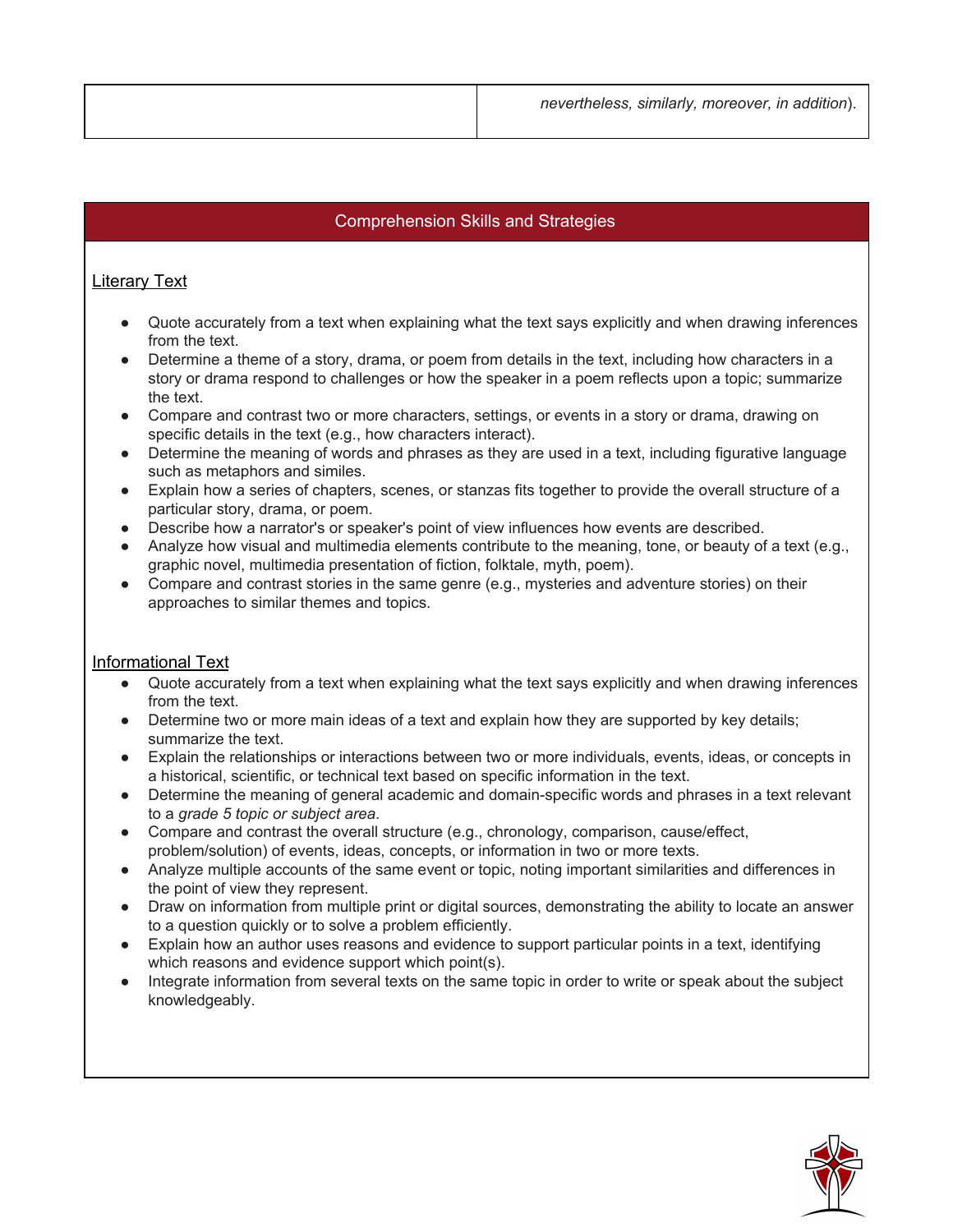| Writing                                                                                                                                                                                                                                                                                                                                                                                                                                                                                                                                                                                                                                                                                                                                                                                                                                                                                                                                                                                                                                                                                                                                                                                                                                                                                                                                                                                                                                                                                                                                                                                                                                                                                                                                                                                                                                                                              | Conventions: capitalization, punctuation, usage,<br>and grammar                                                                                                                                                                                                                                                                                                                                                                                                                                                                                                                                                                                                                                                                                                                                                                                                                                                                                                                                                                                                                                                                                                                                                                                                                                                                                                                                                                                                                                                                                                                                                                                                                                                                                          |
|--------------------------------------------------------------------------------------------------------------------------------------------------------------------------------------------------------------------------------------------------------------------------------------------------------------------------------------------------------------------------------------------------------------------------------------------------------------------------------------------------------------------------------------------------------------------------------------------------------------------------------------------------------------------------------------------------------------------------------------------------------------------------------------------------------------------------------------------------------------------------------------------------------------------------------------------------------------------------------------------------------------------------------------------------------------------------------------------------------------------------------------------------------------------------------------------------------------------------------------------------------------------------------------------------------------------------------------------------------------------------------------------------------------------------------------------------------------------------------------------------------------------------------------------------------------------------------------------------------------------------------------------------------------------------------------------------------------------------------------------------------------------------------------------------------------------------------------------------------------------------------------|----------------------------------------------------------------------------------------------------------------------------------------------------------------------------------------------------------------------------------------------------------------------------------------------------------------------------------------------------------------------------------------------------------------------------------------------------------------------------------------------------------------------------------------------------------------------------------------------------------------------------------------------------------------------------------------------------------------------------------------------------------------------------------------------------------------------------------------------------------------------------------------------------------------------------------------------------------------------------------------------------------------------------------------------------------------------------------------------------------------------------------------------------------------------------------------------------------------------------------------------------------------------------------------------------------------------------------------------------------------------------------------------------------------------------------------------------------------------------------------------------------------------------------------------------------------------------------------------------------------------------------------------------------------------------------------------------------------------------------------------------------|
| Use declarative, interrogative, exclamatory,<br>$\bullet$<br>and imperative sentences written in<br>composition<br>Write about their own experiences<br>$\bullet$<br>Write opinion pieces on topics or texts,<br>$\bullet$<br>supporting a point of view with reasons and<br>information.<br>Introduce a topic or text clearly, state an<br>$\bullet$<br>opinion, and create an organizational<br>structure in which ideas are logically grouped<br>to support the writer's purpose.<br>Provide logically ordered reasons that are<br>$\bullet$<br>supported by facts and details.<br>Link opinion and reasons using words,<br>$\bullet$<br>phrases, and clauses (e.g.,<br>consequently, specifically).<br>Provide a concluding statement or section<br>$\bullet$<br>related to the opinion presented.<br>Write informative/explanatory texts to examine<br>$\bullet$<br>a topic and convey ideas and information<br>clearly.<br>Introduce a topic clearly, provide a general<br>$\bullet$<br>observation and focus, and group related<br>information logically; include formatting (e.g.,<br>headings), illustrations, and multimedia when<br>useful to aiding comprehension.<br>Develop the topic with facts, definitions,<br>$\bullet$<br>concrete details, quotations, or other<br>information and examples related to the topic.<br>Link ideas within and across categories of<br>$\bullet$<br>information using words, phrases, and<br>clauses (e.g., in contrast, especially).<br>Use precise language and domain-specific<br>vocabulary to inform about or explain the<br>topic.<br>Provide a concluding statement or section<br>$\bullet$<br>related to the information or explanation<br>presented.<br>Write narratives to develop real or imagined<br>$\bullet$<br>experiences or events using effective<br>technique, descriptive details, and clear event<br>sequences. | <b>Conventions of Standard English:</b><br>Demonstrate command of the conventions of<br>standard English grammar and usage when<br>writing or speaking.<br>Use and understand collective nouns<br>$\bullet$<br>Use and understand adjectives (descriptive,<br>proper adjectives, comparative and<br>superlative form)<br>Use and understand adverbs (frequency and<br>intensity)<br>Use and understand indefinite pronouns<br>$\bullet$<br>Explain the function of conjunctions,<br>prepositions, and interjections in general and<br>their function in particular sentences.<br>Form and use the perfect (e.g., I had walked; I<br>$\bullet$<br>have walked; I will have walked) verb tenses.<br>Use verb tense to convey various times,<br>sequences, states, and conditions.<br>Recognize and correct inappropriate shifts in<br>verb tense.<br>Irregular verbs and active voice<br>$\bullet$<br>Use correlative conjunctions (e.g., either/or,<br>$\bullet$<br>neither/nor).<br>Demonstrate command of the conventions of<br>standard English capitalization, punctuation,<br>and spelling when writing<br>Use capitalization for names, titles, dates,<br>$\bullet$<br>holiday, and places<br>Use punctuation to separate items in a series.<br>$\bullet$<br>Use a comma to separate an introductory<br>element from the rest of the sentence.<br>Use a comma to set off the words yes and no<br>(e.g., Yes, thank you), to set off a tag question<br>from the rest of the sentence (e.g., It's true,<br>isn't it?), and to indicate direct address (e.g.,<br>Is that you, Steve?).<br>Use underlining, quotation marks, or italics to<br>indicate titles of works.<br>Spell grade-appropriate words correctly,<br>consulting references as needed. |
| Orient the reader by establishing a situation<br>$\bullet$<br>and introducing a narrator and/or characters;<br>organize an event sequence that unfolds<br>naturally.<br>Use narrative techniques, such as dialogue,<br>$\bullet$<br>description, and pacing, to develop                                                                                                                                                                                                                                                                                                                                                                                                                                                                                                                                                                                                                                                                                                                                                                                                                                                                                                                                                                                                                                                                                                                                                                                                                                                                                                                                                                                                                                                                                                                                                                                                              | Knowledge of Language:<br>Use knowledge of language and its<br>conventions when writing, speaking, reading,<br>or listening.<br>Expand, combine, and reduce sentences for<br>meaning, reader/listener interest, and style.                                                                                                                                                                                                                                                                                                                                                                                                                                                                                                                                                                                                                                                                                                                                                                                                                                                                                                                                                                                                                                                                                                                                                                                                                                                                                                                                                                                                                                                                                                                               |

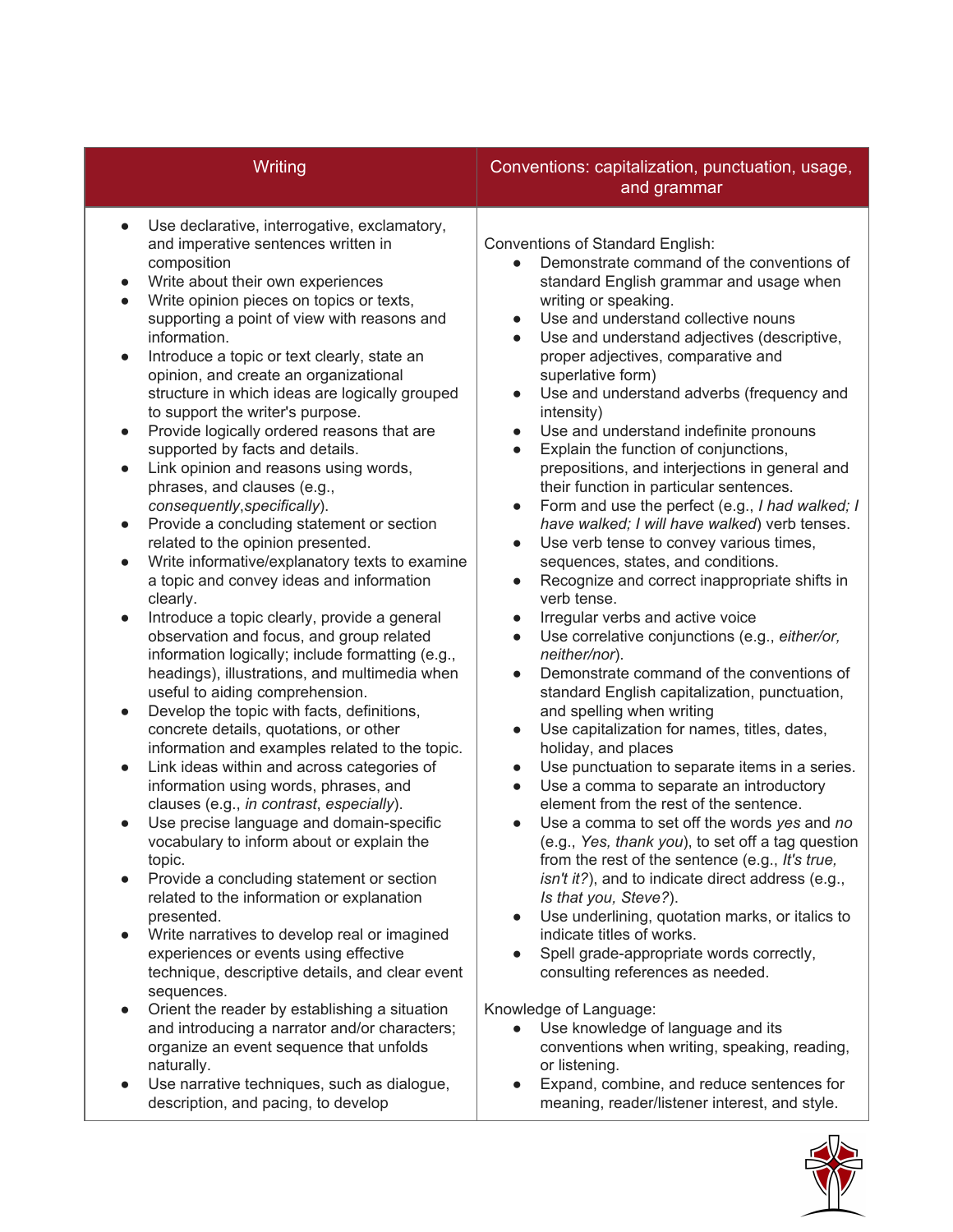experiences and events or show the responses of characters to situations.

- Use a variety of transitional words, phrases, and clauses to manage the sequence of events.
- Use concrete words and phrases and sensory details to convey experiences and events precisely[.](http://www.corestandards.org/ELA-Literacy/W/5/3/e/)
- Provide a conclusion that follows from the narrated experiences or events.
- Produce clear and coherent writing in which the development and organization are appropriate to task, purpose, and audience[.](http://www.corestandards.org/ELA-Literacy/W/5/5/)
- With guidance and support from peers and adults, develop and strengthen writing as needed by planning, revising, editing, rewriting, or trying a new approach.
- With some guidance and support from adults, use technology, including the Internet, to produce and publish writing as well as to interact and collaborate with others; demonstrate sufficient command of keyboarding skills to type a minimum of two pages in a single sitting.
- Apply *grade 5 Reading standards* to literature (e.g., "Compare and contrast two or more characters, settings, or events in a story or a drama, drawing on specific details in the text [e.g., how characters interact]")[.](http://www.corestandards.org/ELA-Literacy/W/5/9/b/)
- Apply *grade 5 Reading standards* to informational texts (e.g., "Explain how an author uses reasons and evidence to support particular points in a text, identifying which reasons and evidence support which point[s]"").
- Write routinely over extended time frames (time for research, reflection, and revision) and shorter time frames (a single sitting or a day or two) for a range of discipline-specific tasks, purposes, and audiences.

• Compare and contrast the varieties of English (e.g., *dialects, registers*) used in stories, dramas, or poems.

| <b>Research</b>                                                                                                                                                                                                                                                                                                                                                                                                                                           | <b>Speaking and Listening</b>                                                                                                                                                                                                                                                                                                                                                          |
|-----------------------------------------------------------------------------------------------------------------------------------------------------------------------------------------------------------------------------------------------------------------------------------------------------------------------------------------------------------------------------------------------------------------------------------------------------------|----------------------------------------------------------------------------------------------------------------------------------------------------------------------------------------------------------------------------------------------------------------------------------------------------------------------------------------------------------------------------------------|
| Conduct short research projects that use<br>$\bullet$<br>several sources to build knowledge through<br>investigation of different aspects of a topic.<br>Recall relevant information from experiences<br>$\bullet$<br>or gather relevant information from print and<br>digital sources; summarize or paraphrase<br>information in notes and finished work, and<br>provide a list of sources.<br>Draw evidence from literary or informational<br>$\bullet$ | Comprehension and Collaboration:<br>Use comprehension skills to listen effectively<br>$\bullet$<br>to others in formal and informal settings<br>Continue to apply earlier standards with<br>$\bullet$<br>greater complexity<br>Engage effectively in a range of collaborative<br>$\bullet$<br>discussions (one-on-one, in groups, and<br>teacher-led) with diverse partners on grade 5 |

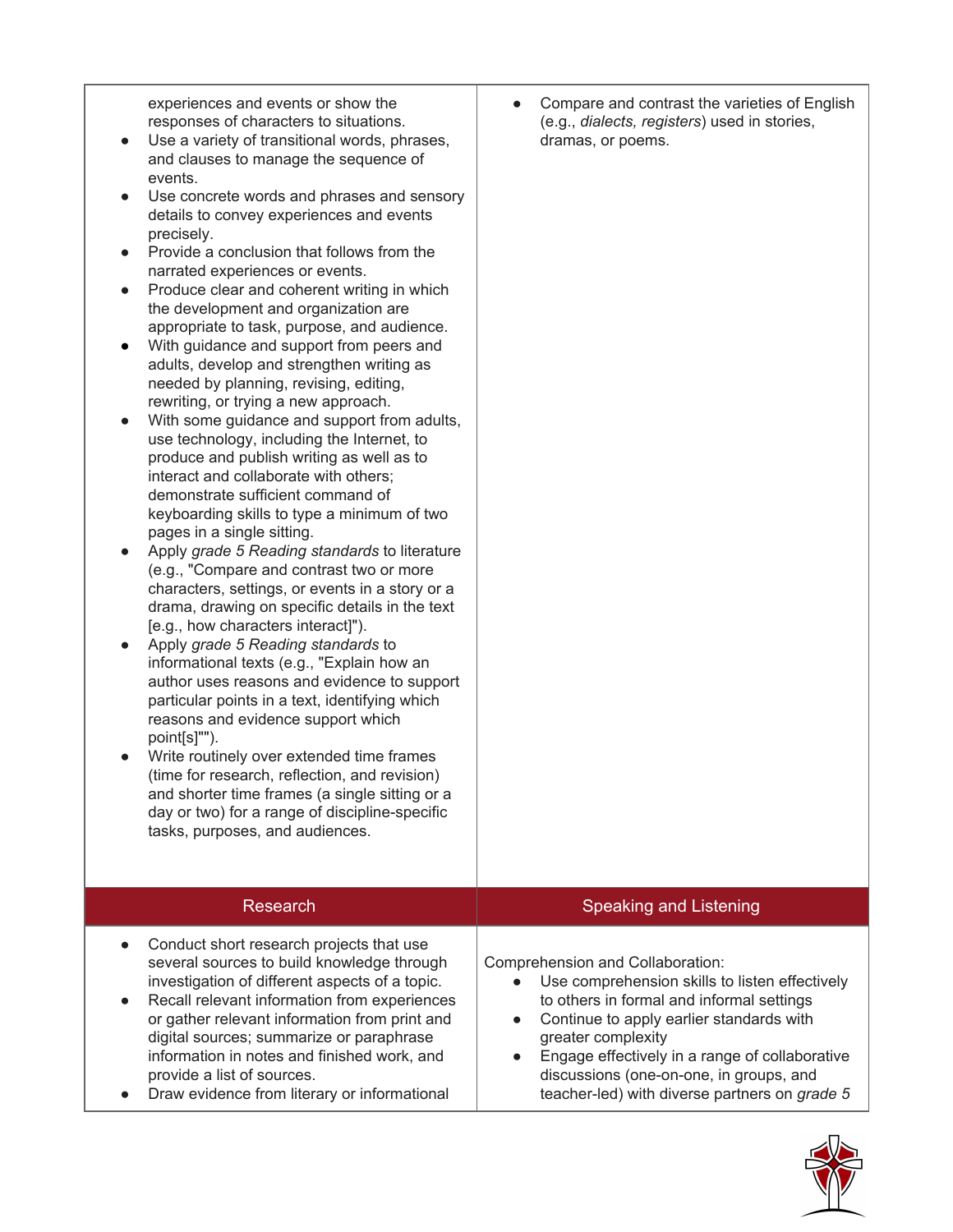| texts to support analysis, reflection, and<br>research. | topics and texts, building on others' ideas and<br>expressing their own clearly.<br>Come to discussions prepared, having read or<br>studied required material; explicitly draw on<br>that preparation and other information known<br>about the topic to explore ideas under<br>discussion.<br>Follow agreed-upon rules for discussions and<br>carry out assigned roles.<br>Pose and respond to specific questions by<br>making comments that contribute to the<br>discussion and elaborate on the remarks of<br>others.<br>Review the key ideas expressed and draw<br>conclusions in light of information and<br>knowledge gained from the discussions.<br>Summarize a written text read aloud or<br>information presented in diverse media and<br>formats, including visually, quantitatively, and<br>orally.<br>Summarize the points a speaker makes and<br>explain how each claim is supported by<br>reasons and evidence.<br>Presentation of Knowledge and Ideas:<br>Speak clearly and to the point using the<br>conventions of language<br>Report on a topic or text or present an<br>opinion, sequencing ideas logically and using<br>appropriate facts and relevant, descriptive<br>details to support main ideas or themes;<br>speak clearly at an understandable pace.<br>Include multimedia components (e.g.,<br>graphics, sound) and visual displays in<br>presentations when appropriate to enhance<br>the development of main ideas or themes.<br>Adapt speech to a variety of contexts and<br>tasks, using formal English when appropriate<br>to task and situation. (See grade 5 Language<br>standards 1 and 3 here for specific<br>expectations. |
|---------------------------------------------------------|------------------------------------------------------------------------------------------------------------------------------------------------------------------------------------------------------------------------------------------------------------------------------------------------------------------------------------------------------------------------------------------------------------------------------------------------------------------------------------------------------------------------------------------------------------------------------------------------------------------------------------------------------------------------------------------------------------------------------------------------------------------------------------------------------------------------------------------------------------------------------------------------------------------------------------------------------------------------------------------------------------------------------------------------------------------------------------------------------------------------------------------------------------------------------------------------------------------------------------------------------------------------------------------------------------------------------------------------------------------------------------------------------------------------------------------------------------------------------------------------------------------------------------------------------------------------------------------------------------------------------------------------------------------|
|---------------------------------------------------------|------------------------------------------------------------------------------------------------------------------------------------------------------------------------------------------------------------------------------------------------------------------------------------------------------------------------------------------------------------------------------------------------------------------------------------------------------------------------------------------------------------------------------------------------------------------------------------------------------------------------------------------------------------------------------------------------------------------------------------------------------------------------------------------------------------------------------------------------------------------------------------------------------------------------------------------------------------------------------------------------------------------------------------------------------------------------------------------------------------------------------------------------------------------------------------------------------------------------------------------------------------------------------------------------------------------------------------------------------------------------------------------------------------------------------------------------------------------------------------------------------------------------------------------------------------------------------------------------------------------------------------------------------------------|

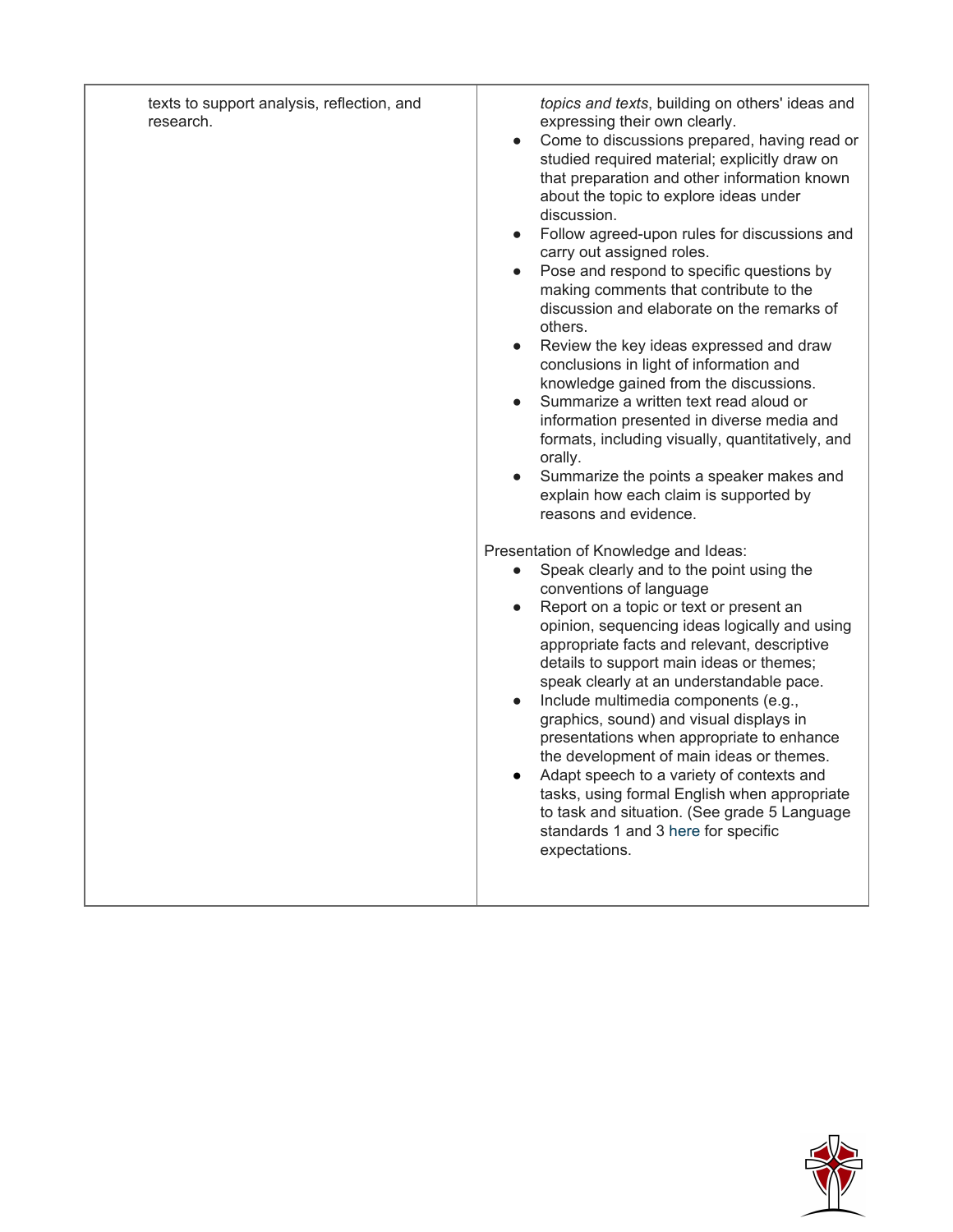## **5th Grade: Math**

#### Numbers and Operations (Whole Numbers and Integers) Numbers and Operations (Fractions) ● Read and write any numeral from zero through the trillions period. Identify the place value for any number from zero through the trillions period. Round whole numbers to a specific place value. Order a set of rational numbers. Demonstrate fluency in addition and subtraction of whole numbers to solve problems. ● Demonstrate fluency of multiplication and division facts through 12 x 12. ● Proficiently multiply multi-digit whole numbers. ● Identify the square root of perfect squares. ● Rename numbers written in exponential notation and vice versa (i.e.  $3^2 = 9$ ). ● Identify prime and composite numbers using models and factor notation (factor tree). Identify multiples and factors of whole numbers. Use and apply the divisibility rules of 2, 5, and 10. ● Develop fluency in division of 1-digit, 2-digit and 3-digit divisors. ● Develop an understanding of the four operations of multi-digit whole numbers to solve problems. Apply the order of operations to simplify numerical expressions using parentheses, brackets, or braces in numerical expressions. ● Identify prime and composite numbers. ● Determine prime factorization. Use inverse operations to check answers. ● Identify and graph integers on a number line. Compare and order integers. ● Read and write negative numbers related to practical applications. ● Convert a given fraction to equivalent fractions (such as ½ and 3/6 or 4/12 and 1/3). Represent fractions using models. ● Add and subtract fractions with like and unlike denominators (including mixed numbers). ● Solve real word problems involving addition and subtraction of fractions, using concrete objects, pictures, words, and numbers. ● Understand that a fraction is a division problem of the numerator by the denominator  $(a/b = a$ ÷b). ● Solve word problems involving division of whole numbers leading to answers in form of fractions and mixed numbers. ● Review and apply multiplication of a fraction or a whole number by a fraction. Multiply fractions and mixed numbers to solve real world problems. ● Divide unit fractions by whole numbers and whole numbers by unit fractions. ● Divide a unit fraction by a non-zero whole number. Divide a whole number by a unit fraction. Solve real world problems by dividing unit fractions by whole numbers and whole numbers by unit fractions. ● Use division to reduce (simplify) fractions to lowest terms. ● Apply the four operations to fractions and mixed numbers to solve real world problems using a variety of methods. ● Convert between mixed numbers and improper fractions.

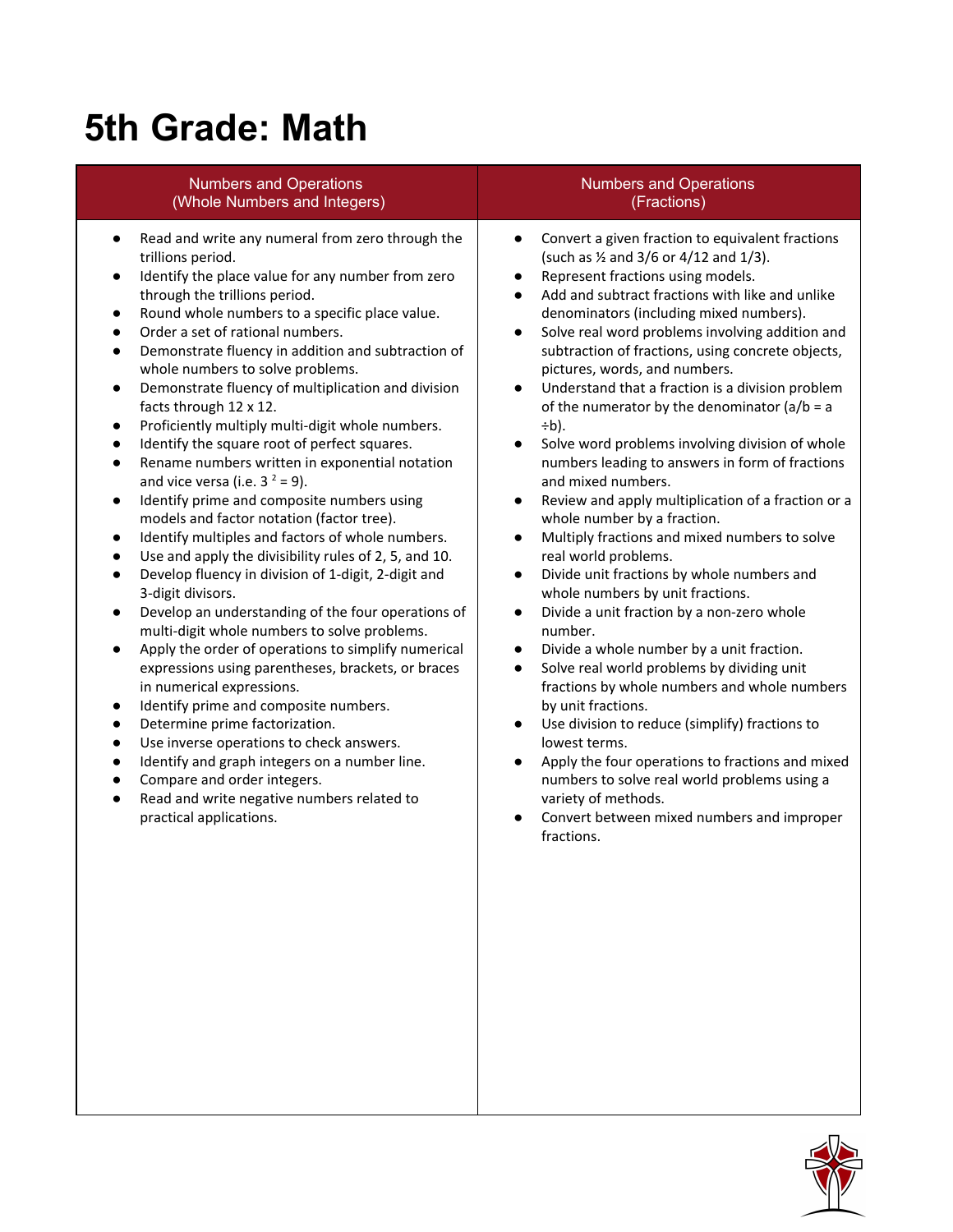#### Numbers and Operations (Decimals)

- Read and identify decimals to the thousandths place.
- Write, order and compare decimals to the thousandths place.
- Identify the place value for any decimal through the thousandths.
- Round decimals to a specific place value.
- Represent decimals using models.
- Perform the four operations when using decimals through the thousandths to solve problems.
- Apply the four operations with multi-digit whole numbers and with decimals to hundredths.
- Represent the conversion between simple decimals and fractions using models.
- Convert fractions to decimals to the hundredths place and decimals to fractions with denominators less than or equal to 10.
- Convert between simple ratios and percents with denominators of 100.
- Find the percent of a given number for whole number percents less than 100%.

| Algebra                                                                                                                                                                                                                                                                                                                                                                                                                                                                                                                                                                                                                                                                                                                                                                                                                                                                                                                                                                                                                                                                                                                                                                                                                                                                                                                                                                                                                                                        | Geometry                                                                                                                                                                                                                                                                                                                                                                                                                                                                                                                                                                                                                                                                                                                                                                                                                                                                                                                                                                                                                                                                                                                                                                                                                                                                                                                                                                                                                                                                                                                            |
|----------------------------------------------------------------------------------------------------------------------------------------------------------------------------------------------------------------------------------------------------------------------------------------------------------------------------------------------------------------------------------------------------------------------------------------------------------------------------------------------------------------------------------------------------------------------------------------------------------------------------------------------------------------------------------------------------------------------------------------------------------------------------------------------------------------------------------------------------------------------------------------------------------------------------------------------------------------------------------------------------------------------------------------------------------------------------------------------------------------------------------------------------------------------------------------------------------------------------------------------------------------------------------------------------------------------------------------------------------------------------------------------------------------------------------------------------------------|-------------------------------------------------------------------------------------------------------------------------------------------------------------------------------------------------------------------------------------------------------------------------------------------------------------------------------------------------------------------------------------------------------------------------------------------------------------------------------------------------------------------------------------------------------------------------------------------------------------------------------------------------------------------------------------------------------------------------------------------------------------------------------------------------------------------------------------------------------------------------------------------------------------------------------------------------------------------------------------------------------------------------------------------------------------------------------------------------------------------------------------------------------------------------------------------------------------------------------------------------------------------------------------------------------------------------------------------------------------------------------------------------------------------------------------------------------------------------------------------------------------------------------------|
| Describe, extend and make generalizations about<br>$\bullet$<br>geometric and numeric patterns.<br>Represent and explain numeric and geometric<br>$\bullet$<br>patterns with concrete materials, tables and graphs<br>and translate among them.<br>Using appropriate algebraic symbols, write open<br>$\bullet$<br>sentences that describe everyday situations.<br>Recognize and apply the commutative, associative<br>$\bullet$<br>and distributive properties to compute with whole<br>numbers.<br>Express mathematical relationships using<br>$\bullet$<br>equations.<br>Solve word problems involving addition and<br>$\bullet$<br>subtraction of fractions.<br>Solve word problems involving division of whole<br>$\bullet$<br>numbers leading to answers in the form of fractions<br>or mixed numbers.<br>Solve real world problems involving multiplication<br>$\bullet$<br>of fractions and mixed numbers.<br>Understand and explain patterns involving powers<br>$\bullet$<br>of ten in our place value system by relating it to the<br>movement of the decimal point.<br>Analyze tables and graphs to identify algebraic<br>$\bullet$<br>relationships.<br>Interpret tables and graphs for their practical<br>$\bullet$<br>implications.<br>Recognize, describe and compare situations with<br>$\bullet$<br>constant or varying rates of change.<br>Investigate how a change in one variable relates to<br>$\bullet$<br>change in a second variable. | Sort and/or classify by properties, a selection of<br>plane figures.<br>Use appropriate vocabulary to describe<br>$\bullet$<br>properties of common 2- dimensional and 3-<br>dimensional figures (i.e. edges, vertices, faces,<br>etc.)<br>Justify why two or more complex figures are<br>congruent or similar.<br>Recognize the characteristics that make up a<br>$\bullet$<br>Cartesian Plane (rectangular coordinate plane).<br>Plot points on a number line and on a Cartesian<br>$\bullet$<br>Plane, identify the coordinate pair of each.<br>Use technology to explore graphs of linear and<br>$\bullet$<br>non-linear relationships to make predictions or<br>form conclusions.<br>Find vertical and horizontal distances on<br>$\bullet$<br>coordinate systems.<br>Draw a shape that has been rotated about a<br>$\bullet$<br>point or flipped (reflected) above a given line.<br>Describe a series of transformations that will<br>$\bullet$<br>give two congruent shapes the same orientation.<br>Identify and describe line and rotational<br>$\bullet$<br>symmetry.<br>Create a given shape from a set of tangrams or<br>$\bullet$<br>other manipulatives.<br>Separate a two-dimensional complex shape into<br>$\bullet$<br>similar shapes.<br>Construct common three-dimensional shapes<br>$\bullet$<br>using manipulatives and/or two-dimensional<br>nets.<br>Construct a three-dimensional object from a set<br>of two-dimensional plans.<br>Draw a two-dimensional representation of a<br>three-dimensional object. |

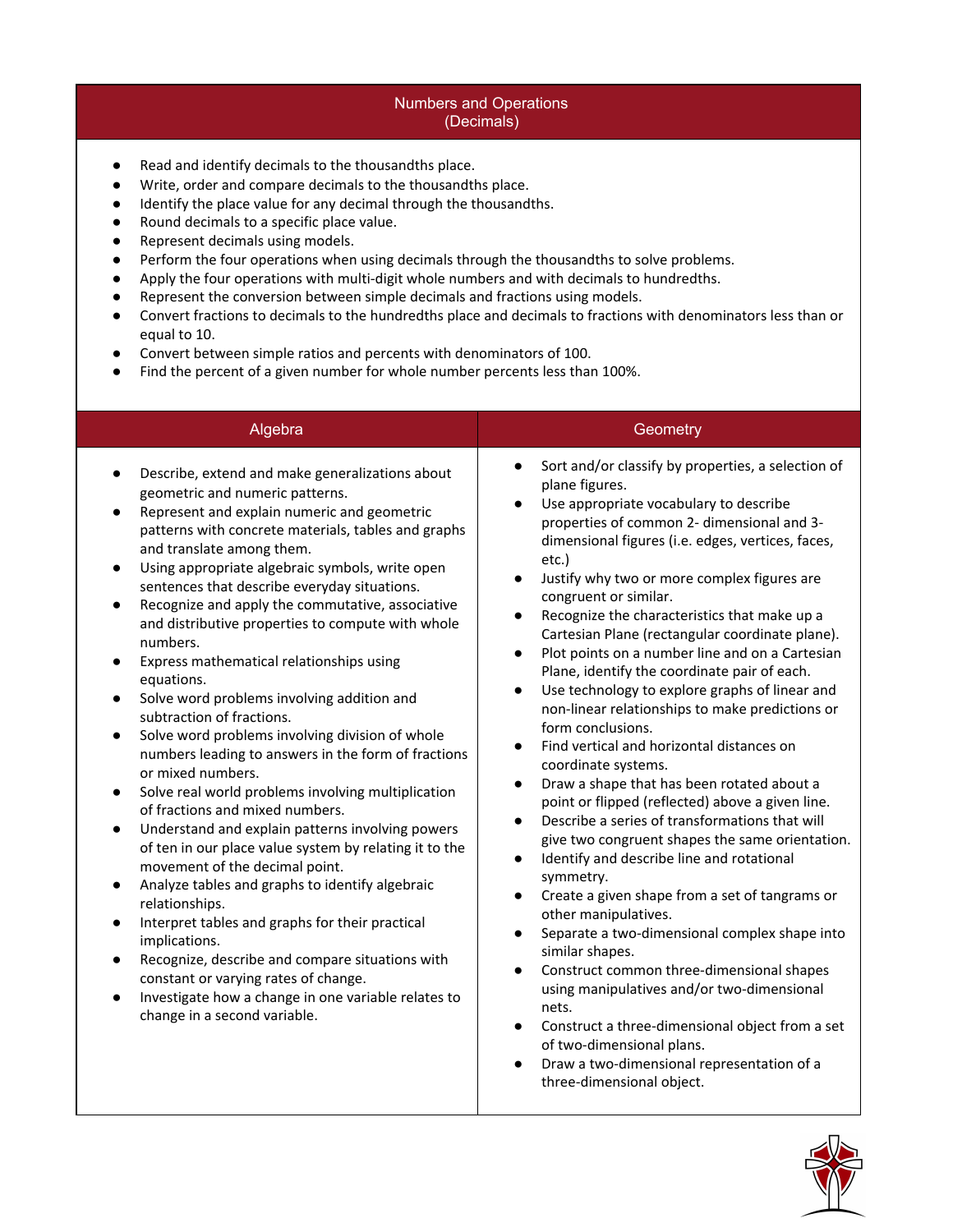|  | Understand and apply cubic units of measure<br>$\bullet$<br>when determining the volume of a solid.<br>Apply volume problems in real world situations.<br>$\bullet$<br>Determine the volume of a right rectangular<br>$\bullet$<br>prism.<br>Compare and contrast the formulas $V = I \times w \times h$<br>$\bullet$<br>and $V = B \times h$ for rectangular prisms using whole<br>numbers.<br>Break apart irregularly shaped figures into right<br>$\bullet$<br>rectangular prisms and add their volumes. |
|--|-------------------------------------------------------------------------------------------------------------------------------------------------------------------------------------------------------------------------------------------------------------------------------------------------------------------------------------------------------------------------------------------------------------------------------------------------------------------------------------------------------------|
|--|-------------------------------------------------------------------------------------------------------------------------------------------------------------------------------------------------------------------------------------------------------------------------------------------------------------------------------------------------------------------------------------------------------------------------------------------------------------------------------------------------------------|

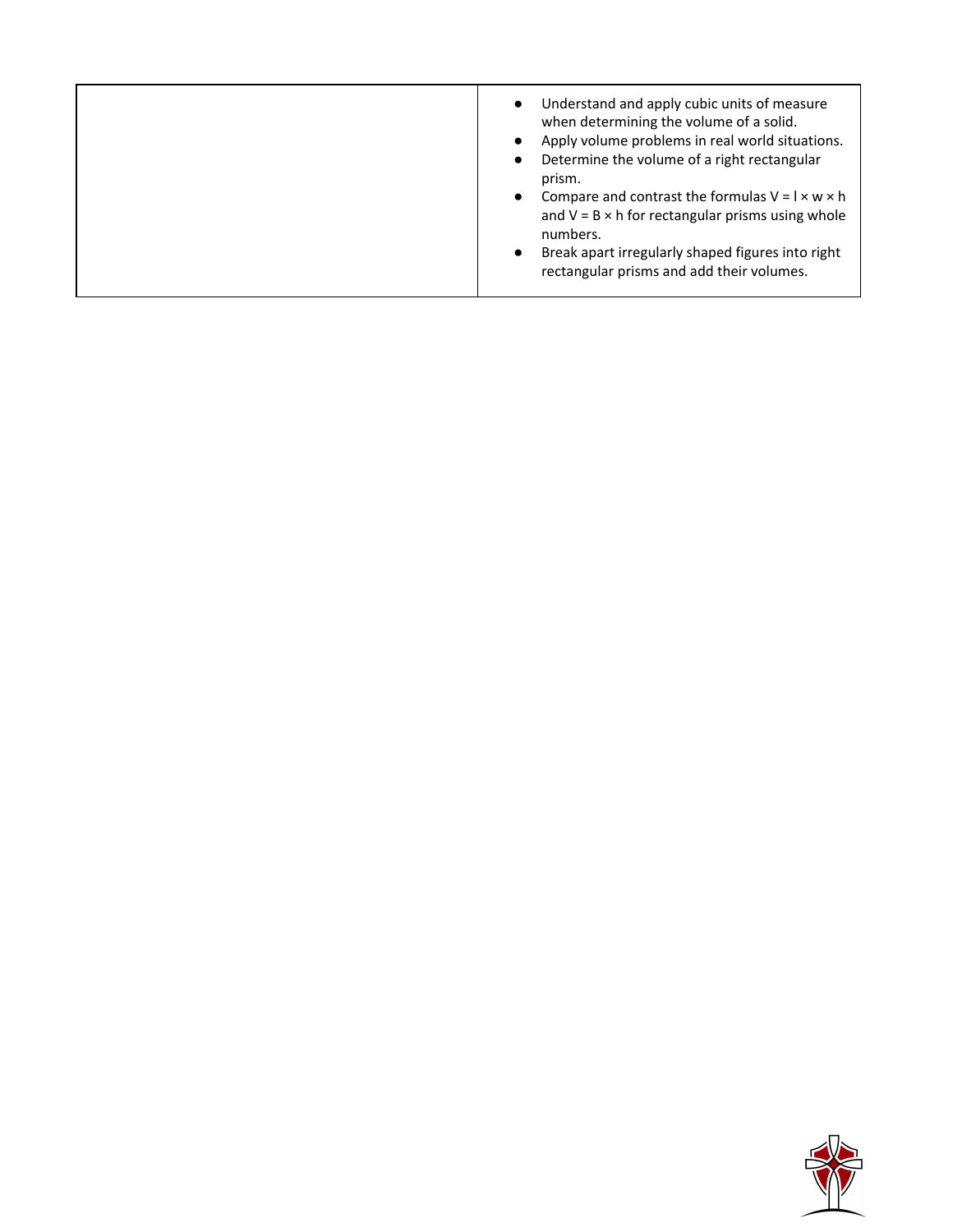## **5th Grade:Science**

| <b>Matter and Interactions</b>                                                                                                                                                                                                                                                                                                                                                                                                                                                                                                                                                                                                                                                                                                                                                                                                                                                                                                                                                                                                                                                                                                                                                                                    | Earth's Systems                                                                                                                                                                                                                                                                                                                                                                                                                                                                                                                                                                                                                                                                                                                                                                                                                                                                                                                                                                                                                                                                              |
|-------------------------------------------------------------------------------------------------------------------------------------------------------------------------------------------------------------------------------------------------------------------------------------------------------------------------------------------------------------------------------------------------------------------------------------------------------------------------------------------------------------------------------------------------------------------------------------------------------------------------------------------------------------------------------------------------------------------------------------------------------------------------------------------------------------------------------------------------------------------------------------------------------------------------------------------------------------------------------------------------------------------------------------------------------------------------------------------------------------------------------------------------------------------------------------------------------------------|----------------------------------------------------------------------------------------------------------------------------------------------------------------------------------------------------------------------------------------------------------------------------------------------------------------------------------------------------------------------------------------------------------------------------------------------------------------------------------------------------------------------------------------------------------------------------------------------------------------------------------------------------------------------------------------------------------------------------------------------------------------------------------------------------------------------------------------------------------------------------------------------------------------------------------------------------------------------------------------------------------------------------------------------------------------------------------------------|
| Develop a model to describe that matter<br>$\bullet$<br>is made of particles too small to be seen.<br>Measure and graph quantities to provide<br>evidence that regardless of the type of<br>change that occurs when heating, cooling,<br>or mixing substances, the total weight of<br>matter is conserved.<br>Make observations and measurements to<br>identify materials based on their<br>properties.<br>Conduct an investigation to determine<br>$\bullet$<br>whether the mixing of two or more<br>substances results in new substances.<br>Measure the matter from the reaction of<br>two or more chemicals.<br>Classify matter based on physical<br>$\bullet$<br>properties, including mass, magnetism,<br>physical state, relative density, solubility<br>in water, and the ability to conduct or<br>insulate thermal energy or electric energy.<br>Identify the boiling and freezing/melting<br>$\bullet$<br>points of water on the Celsius scale.<br>Demonstrate that some mixtures maintain<br>$\bullet$<br>physical properties of their ingredients.<br>Identify changes that can occur in the<br>$\bullet$<br>physical properties of the ingredients of<br>solutions such as dissolving salt in water. | Develop a model using an example to<br>$\bullet$<br>describe the geosphere, the hydrosphere,<br>and /or atmosphere interact.<br>Describe and graph the amounts and<br>$\bullet$<br>percentages of water and fresh water in<br>various reservoirs to provide evidence<br>about the distribution of water on Earth.<br>Explore the processes that led to the<br>$\bullet$<br>formation of sedimentary rocks and fossil<br>fuels.<br>Identify and compare the differences<br>$\bullet$<br>between rocks and fossils.<br>Draw and label the different major layers<br>$\bullet$<br>of the Earth.<br>Recognize how landforms such as deltas,<br>$\bullet$<br>canyons and sand dunes are the result of<br>changes to Earth's surface by wind, water<br>and ice.<br>Differentiate between weather and climate<br>$\bullet$<br>by using models or demonstrations.<br>Explain how the Sun and the ocean<br>$\bullet$<br>interact in the water cycle.<br>Identify and discuss the different forms of<br>$\bullet$<br>energy resources such as wind, solar,<br>hydroelectric, geothermal, and biofuels. |
| <b>Inheritance and Variation of Traits</b>                                                                                                                                                                                                                                                                                                                                                                                                                                                                                                                                                                                                                                                                                                                                                                                                                                                                                                                                                                                                                                                                                                                                                                        | Motion and Stability: Forces and Interactions                                                                                                                                                                                                                                                                                                                                                                                                                                                                                                                                                                                                                                                                                                                                                                                                                                                                                                                                                                                                                                                |
| Compare the structures and functions of<br>different species that help them live and<br>survive such as hooves on prairie animals<br>or webbed feet in aquatic animals.<br>Differentiate between inherited traits of<br>$\bullet$<br>plants and animals such as spines on a<br>cactus or shape of a beak and learned<br>behaviors such as an animal learning<br>tricks or a child riding a bicycle.<br>Describe the differences between<br>complete and incomplete metamorphosis<br>of insects.                                                                                                                                                                                                                                                                                                                                                                                                                                                                                                                                                                                                                                                                                                                   | Support and argument that the<br>gravitational force exerted by Earth on<br>said objects is directed down.<br>Write an opinion supporting the concept<br>$\bullet$<br>that the gravitational force is acting down<br>on an object near Earth's surface.<br>Demonstrate that the flow of electricity in<br>$\bullet$<br>circuits requires a complete path through<br>which an electric current can pass and<br>can produce light, heat and sound using a<br>model.<br>Demonstrate that light travels in a straight<br>$\bullet$<br>line until it strikes said object and is<br>reflected in another direction through the                                                                                                                                                                                                                                                                                                                                                                                                                                                                     |

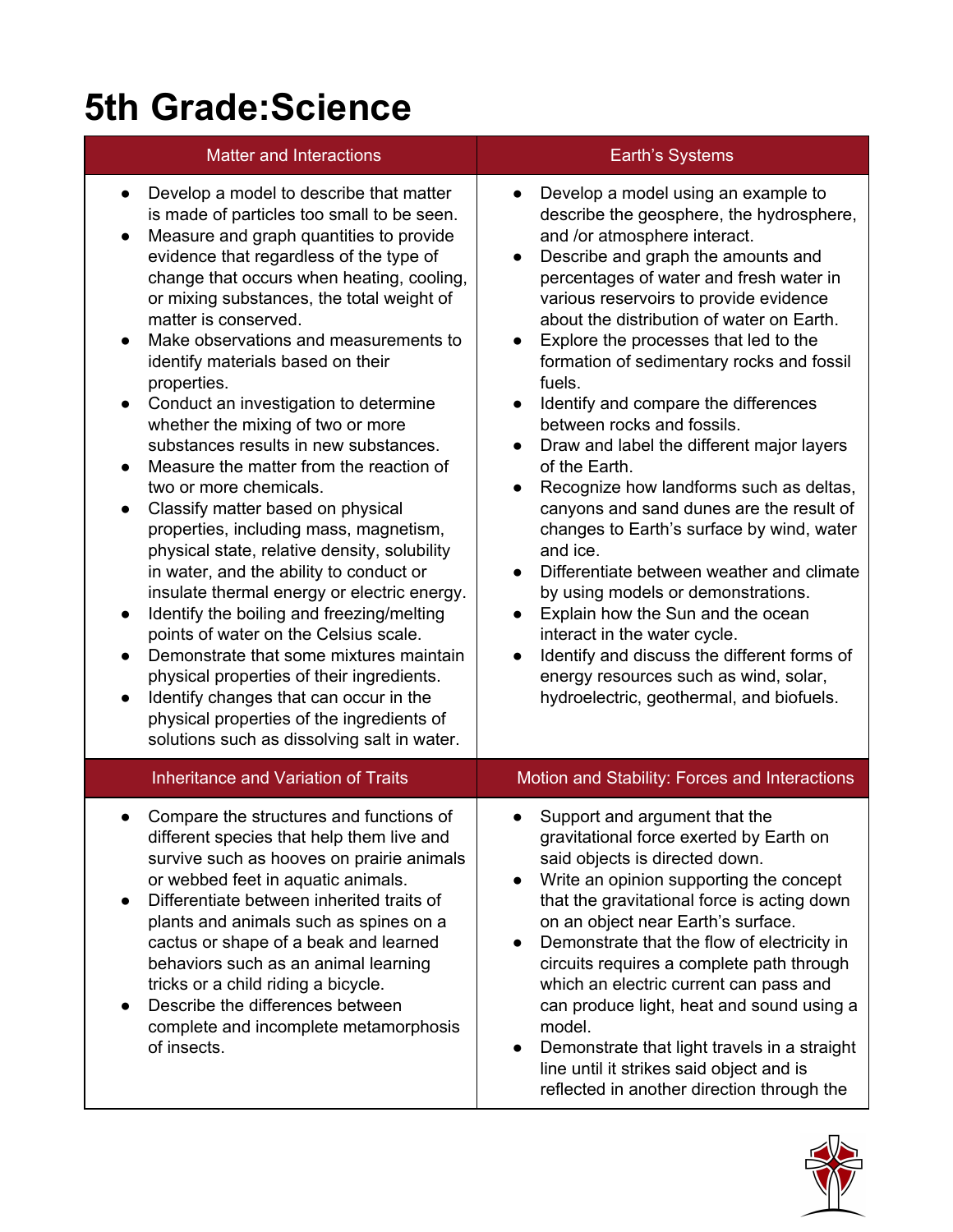|                                                                                                                                                                                                                                                                                                                                                                                                                                                                                                                 | use of mirrors.                                                                                                                                                                                                                                                                                                                                                                                                                                                                                                                                                                                                                                                                                                                                                                     |
|-----------------------------------------------------------------------------------------------------------------------------------------------------------------------------------------------------------------------------------------------------------------------------------------------------------------------------------------------------------------------------------------------------------------------------------------------------------------------------------------------------------------|-------------------------------------------------------------------------------------------------------------------------------------------------------------------------------------------------------------------------------------------------------------------------------------------------------------------------------------------------------------------------------------------------------------------------------------------------------------------------------------------------------------------------------------------------------------------------------------------------------------------------------------------------------------------------------------------------------------------------------------------------------------------------------------|
| Ecosystems, Interactions, Energy, & Dynamics                                                                                                                                                                                                                                                                                                                                                                                                                                                                    | Molecules to Organisms: Structures and<br><b>Processes</b>                                                                                                                                                                                                                                                                                                                                                                                                                                                                                                                                                                                                                                                                                                                          |
| Develop and use a model to describe the<br>$\bullet$<br>movement of matter among plants,<br>animals, decomposers, and the<br>environment.<br>Predict the effects of changes in<br>$\bullet$<br>ecosystem caused by living organisms,<br>including humans, by graphing or using a<br>model to demonstrate changes.<br>Describe how the flow of energy derived<br>$\bullet$<br>from the Sun, used by producers to create<br>their own food, is transferred through a<br>food web to consumers and<br>decomposers. | Support an argument that plants get<br>materials they need for growth chiefly<br>from air and water.<br>Compare the way organisms live and<br>survive in their ecosystem by interacting<br>with living and non-living elements.<br>Identify the significance of the carbon<br>$\bullet$<br>dioxide-oxygen cycle to the survival of<br>plants and animals.<br>Differentiate between inherited traits of<br>plants and animals such as spines on a<br>cactus or shape of beak, and learned<br>behaviors such as an animal learning<br>tricks or a child riding a bicycle.                                                                                                                                                                                                             |
| Earth's Place in the Universe                                                                                                                                                                                                                                                                                                                                                                                                                                                                                   | Energy                                                                                                                                                                                                                                                                                                                                                                                                                                                                                                                                                                                                                                                                                                                                                                              |
| Observe and chart the sun and the stars.<br>Support the argument that the apparent<br>brightness of the sun and the stars is due<br>to their relative distance from the Earth.<br>Represent the data in graphical displays<br>$\bullet$<br>to reveal patterns of daily changes in<br>length and direction of shadows, day and<br>night, and the seasonal appearance of<br>some stars in the night sky.<br>Identify and compare the physical<br>characteristics of the Sun, Earth and<br>Moon.                   | Use models to describe that energy in the<br>$\bullet$<br>food of animals is used for body repair,<br>motion, and to maintain body warmth was<br>once energy from the sun.<br>Use different measuring devices<br>(thermometers, scales, etc.) to<br>demonstrate that some mixtures can<br>change in heat and in volume.<br>Classify matter based on physical<br>properties, including mass, magnetism,<br>physical state (solid, liquid, and gas),<br>relative density (sinking and floating),<br>solubility in water, and the ability to<br>conduct or insulate thermal energy or<br>electric energy after conducting series of<br>investigations.<br>Prove that the properties for their<br>ingredients such as iron filings, sand, etc.,<br>do not change when combining certain |

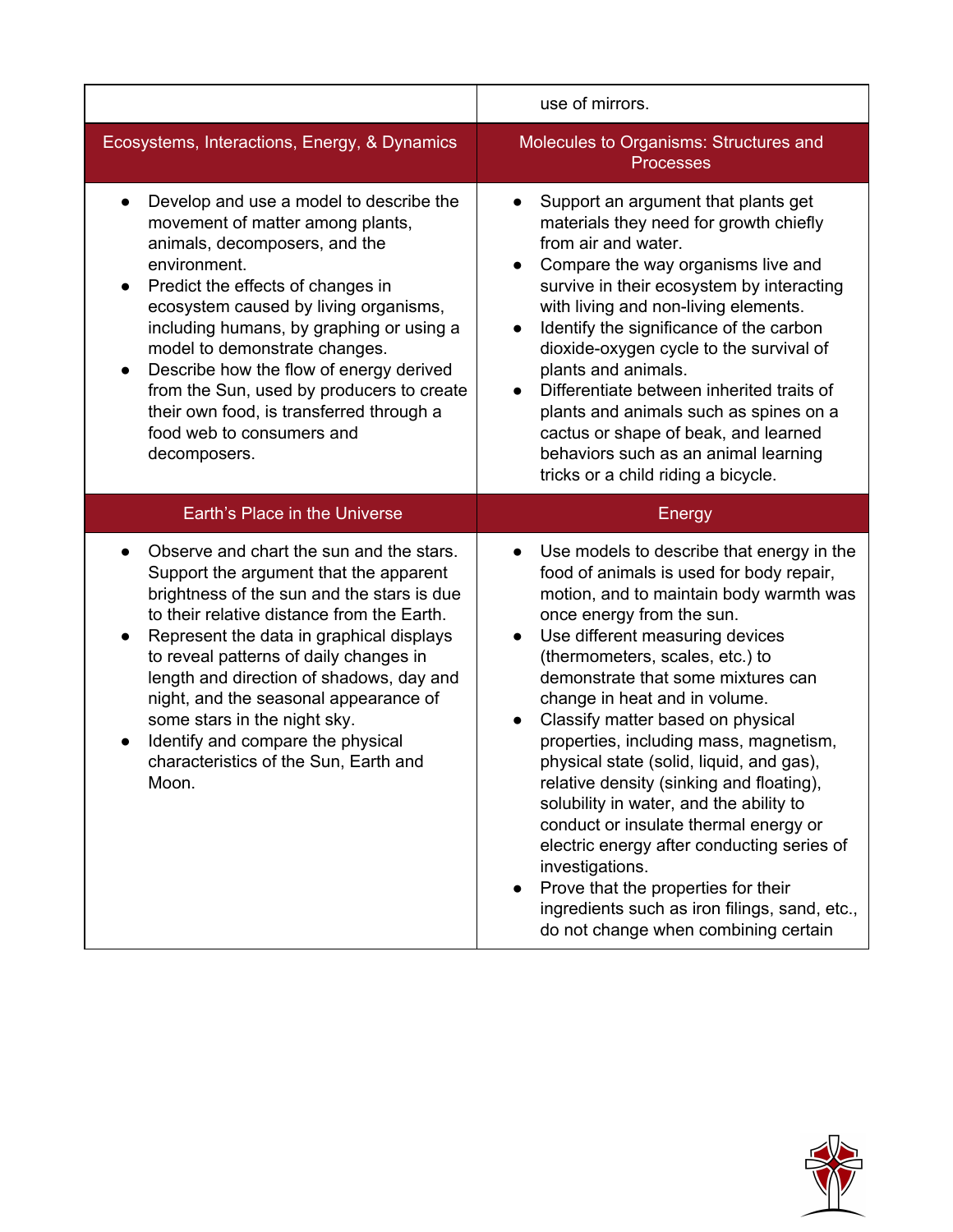|                                                                                                                                                                                                                                                                                       | mixtures.<br>Explore the uses of energy, including<br>mechanical, light, thermal, electrical and<br>sound.<br>• Demonstrate that the flow of electricity in<br>circuits requires a complete path through<br>which an electric current can pass and<br>can produce light, heat and sound.                                                                                                                                                                                                                                                                                                                                                                                 |
|---------------------------------------------------------------------------------------------------------------------------------------------------------------------------------------------------------------------------------------------------------------------------------------|--------------------------------------------------------------------------------------------------------------------------------------------------------------------------------------------------------------------------------------------------------------------------------------------------------------------------------------------------------------------------------------------------------------------------------------------------------------------------------------------------------------------------------------------------------------------------------------------------------------------------------------------------------------------------|
|                                                                                                                                                                                                                                                                                       | Earth & Human Interaction                                                                                                                                                                                                                                                                                                                                                                                                                                                                                                                                                                                                                                                |
| $\bullet$<br>protect the Earth's resources and environment.<br>$\bullet$<br>to obtain the resources needed to live.<br>$\bullet$<br>such as the overpopulation of grazers or the building of highways.<br>$\bullet$<br>and non-living elements.<br>$\bullet$<br>$\bullet$<br>animals. | Obtain, combine and graph information about ways individual communities use science to<br>Describe the different ways that humans use the Earth in industry, farming and everyday life<br>Predict the effects of changes in ecosystems caused by living organisms, including human,<br>Observe the way organisms live and survive in their ecosystems by interacting with the living<br>Describe how the flow of energy derived from the Sun, used by producers to create their own<br>food, is transferred through a food chain and food we to consumers and decomposers.<br>Identify the significance of the carbon dioxide-oxygen cycle to the survival of plants and |

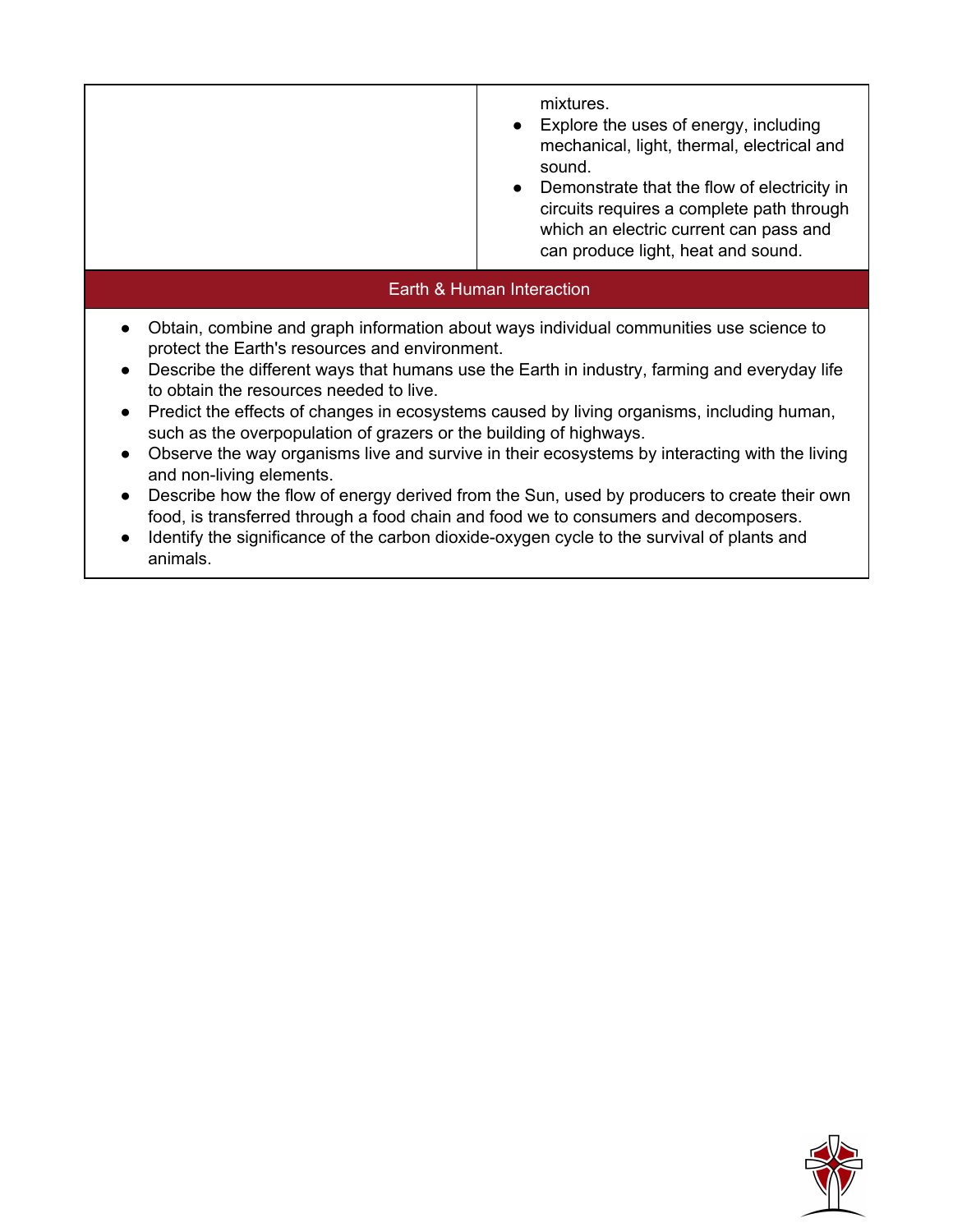### **5th Grade: Social Studies**

| <b>Culture</b>                                                                                                                                                                                                                                                                                                                                                                                                                                                                                                                                                                                                                                                                                                                                                                                                                                                                            | Geography                                                                                                                                                                                                                                                                                                                                                                                                                                                                                                                                                                                                                                                                                                                          |  |
|-------------------------------------------------------------------------------------------------------------------------------------------------------------------------------------------------------------------------------------------------------------------------------------------------------------------------------------------------------------------------------------------------------------------------------------------------------------------------------------------------------------------------------------------------------------------------------------------------------------------------------------------------------------------------------------------------------------------------------------------------------------------------------------------------------------------------------------------------------------------------------------------|------------------------------------------------------------------------------------------------------------------------------------------------------------------------------------------------------------------------------------------------------------------------------------------------------------------------------------------------------------------------------------------------------------------------------------------------------------------------------------------------------------------------------------------------------------------------------------------------------------------------------------------------------------------------------------------------------------------------------------|--|
| Define culture.<br>$\bullet$<br>Understand similarities, differences, beliefs,<br>and values of diverse groups who came to the<br>United States and the contributions they have<br>made<br>Identify customs and traditions and how they<br>$\bullet$<br>are passed from one generation to the next.<br>Understand the historical context that<br>$\bullet$<br>produced particular works of art, music and<br>literature including: American Progress<br>(painting), "Yankee Doodle" (song), Paul<br>Revere's Ride (poem).<br>Explain the Catholic Church's teaching on the<br>$\bullet$<br>culture of life.<br>Understand how cultural beliefs and values<br>$\bullet$<br>allow societies to solve problems of daily life.<br>Understand that individuals bring specific<br>$\bullet$<br>abilities, interest, and talents in working with<br>others to make decisions and solve problems. | Construct and Interpret Maps using grid<br>systems, legends, symbols, scales, Compass<br>rose.<br>Translate geographic data into a variety of<br>$\bullet$<br>formats such as raw data to graphs and<br>maps.<br>Understand and describe regions of the<br>United States and their physical<br>characteristics such as landforms, climate,<br>and vegetation.<br>Locate on a map political features of the<br>United States including the 10 largest urban<br>areas in the United States, the fifty states and<br>their capitals.<br>Identify the five themes of geography: region,<br>place, location, movement and human<br>environment interaction.<br>Discuss and chart how people adapt to their<br>$\bullet$<br>environment. |  |
| <b>Global Connections</b>                                                                                                                                                                                                                                                                                                                                                                                                                                                                                                                                                                                                                                                                                                                                                                                                                                                                 | Understand and describe settlement patterns<br>$\bullet$<br>and geographic influences that impacted                                                                                                                                                                                                                                                                                                                                                                                                                                                                                                                                                                                                                                |  |
| Identify global issues that have persisted over<br>time and note others that are more<br>contemporary or emerging such as technology<br>enabling rapid communication across the<br>earth.<br>Give examples of how different cultures meet<br>needs in different ways that may influence or<br>be influenced by global connections.                                                                                                                                                                                                                                                                                                                                                                                                                                                                                                                                                        | settlement.<br>Describe and analyze human adaptation and<br>$\bullet$<br>modification of the environment both positive<br>and negative.<br>Examine the factors that contribute to<br>$\bullet$<br>similarities and differences among peoples<br>locally and in places around the world<br>including ethnicity, language and religious<br>beliefs.                                                                                                                                                                                                                                                                                                                                                                                  |  |
| <b>History</b>                                                                                                                                                                                                                                                                                                                                                                                                                                                                                                                                                                                                                                                                                                                                                                                                                                                                            |                                                                                                                                                                                                                                                                                                                                                                                                                                                                                                                                                                                                                                                                                                                                    |  |
|                                                                                                                                                                                                                                                                                                                                                                                                                                                                                                                                                                                                                                                                                                                                                                                                                                                                                           | Describe the American Indian Regions and Tribes in relation to their culture, migration and adaptation                                                                                                                                                                                                                                                                                                                                                                                                                                                                                                                                                                                                                             |  |

- to the land.
- Identify European explorers, their routes, and motivation for colonization of the New World.
- Recognize how the teachings of the Catholic faith were spread through colonization.
- Understand the causes and effects of European exploration and colonization of the United States.

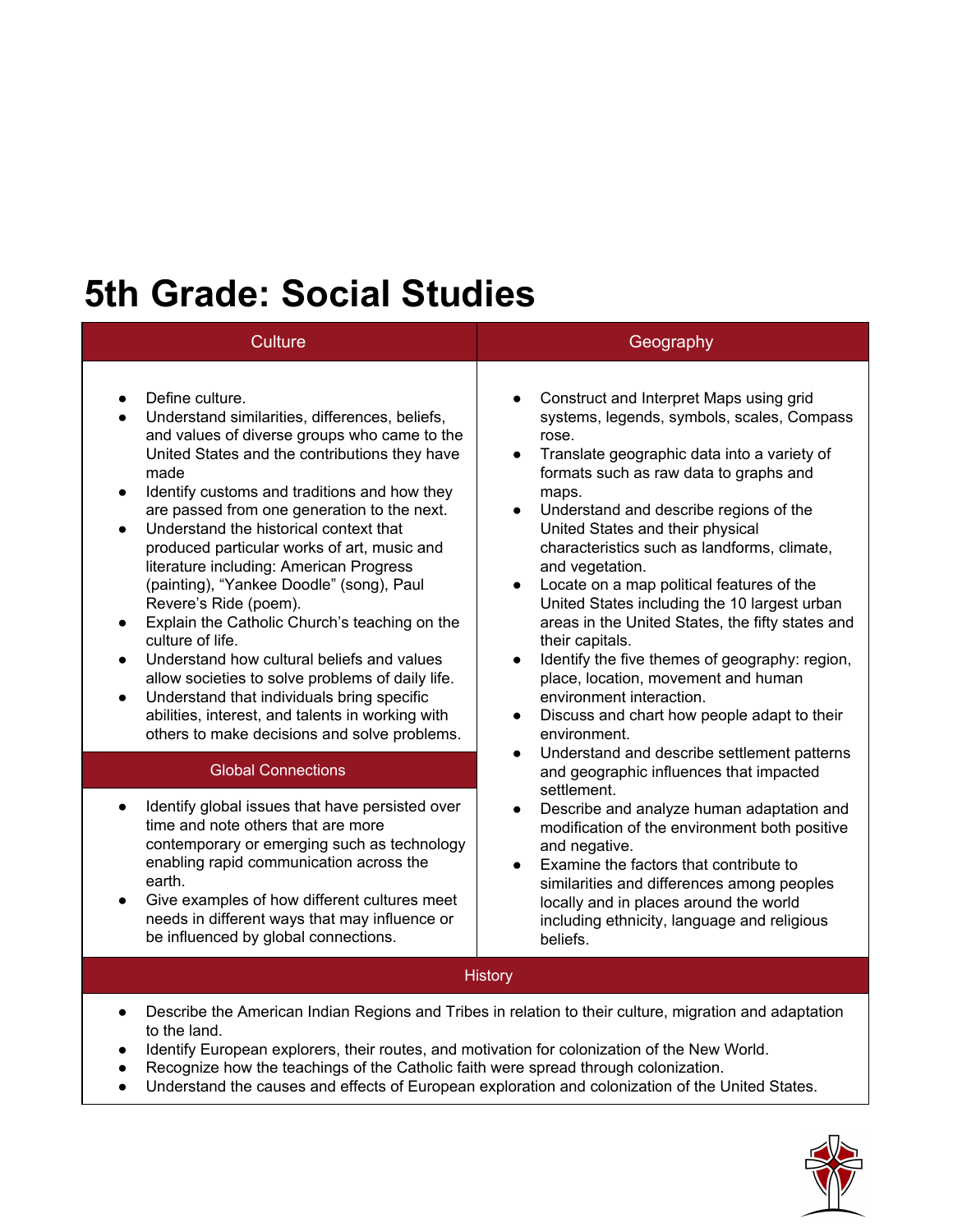- Understand the conflict between American colonies and Great Britain and series of events leading to the American revolution including: French and Indian War and Boston Tea Party
- Identify the main ideas in The Declaration of Independence.
- Recognize and summarize the results of the American Revolution including the establishment of the United States and the United States Military.
- Identify the founding fathers and patriot heroes as well as their motivation and contributions during the construction of the United States.
- Understand the events leading to the development of the United States Constitution and the weaknesses of the Articles of Confederation.
- Identify political, economic and social changes that occurred in the United States during the 19th century including the War of 1812.
- Identify and compare significant events and concepts associated with the westward expansion of the United States including: Louisiana Purchase, Expedition of Lewis and Clark, Manifest Destiny.
- Identify cause of the Civil War including: sectionalism, states' rights and slavery.
- Identify the effects of the Civil War including Reconstruction, and the development of the 13th 14th and 15th Amendment to the United States Constitution.
- Recognize challenges and opportunities of Native Americans and immigrant groups.
- Analyze and explain events of the 20th century including: Industrialization, The Great Depression, World War I and World War II.
- Identify and explain accomplishments of individuals and groups who have contributed to society in areas of civil rights, women's rights, military action and politics.
- Analyze Modern history of the 21st century such as the fall of the Berlin Wall, War on Terror and 2008 Presidential election.
- Understand that people view and interpret historical events differently because of the time and experiences in which they have lived.
- Explain how historical events often have lasting consequences for the present and the future.

| Government                                                                                                                                                                                                                                                                                                                                                                                                                                                                                                                                                                                                                                                                                                                                                                                                                                                                                                                                                                                                                                                                              | Citizenship                                                                                                                                                                                                                                                                                                                                                                                                                                                                                                                                                                                                                                                                                                                                                                                                                                                                                                                                                                                                                                                                                                                                               |
|-----------------------------------------------------------------------------------------------------------------------------------------------------------------------------------------------------------------------------------------------------------------------------------------------------------------------------------------------------------------------------------------------------------------------------------------------------------------------------------------------------------------------------------------------------------------------------------------------------------------------------------------------------------------------------------------------------------------------------------------------------------------------------------------------------------------------------------------------------------------------------------------------------------------------------------------------------------------------------------------------------------------------------------------------------------------------------------------|-----------------------------------------------------------------------------------------------------------------------------------------------------------------------------------------------------------------------------------------------------------------------------------------------------------------------------------------------------------------------------------------------------------------------------------------------------------------------------------------------------------------------------------------------------------------------------------------------------------------------------------------------------------------------------------------------------------------------------------------------------------------------------------------------------------------------------------------------------------------------------------------------------------------------------------------------------------------------------------------------------------------------------------------------------------------------------------------------------------------------------------------------------------|
| Compare and contrast the organization of<br>government in colonial america including<br>those of European colonists, monarchy, and<br>representative government (Mayflower<br>Compact and Virginia House of Burgesses).<br>Identify the key features of the United States<br>$\bullet$<br>Constitution including its foundation of<br>democracy.<br>Understand the Bill of Rights and identify the<br>$\bullet$<br>the basic rights and freedoms of the American<br>people.<br>Recognize fundamental ideas that are the<br>$\bullet$<br>foundation of American government and the<br>importance of each of the following:<br>Declaration of Independence, United States<br>Constitution, Bill of Rights, separation of<br>powers, the checks and balances of the three<br>branches of government.<br>Explain and discuss the various amendments<br>to the United States Constitution.<br>Describe fundamental values of democracy:<br>the common good, liberty, justice, equality and<br>individual dignity.<br>Distinguish between national and state<br>governments and compare their | Understand important symbols, customs,<br>$\bullet$<br>celebrations, and landmarks that represent<br>and American beliefs and principles and<br>contribute to our national identity.<br>Explain various patriotic symbols including:<br>$\bullet$<br>Uncle Sam, donkey and elephant.<br>Explain the historical significance and recite<br>$\bullet$<br>the "Star Spangled Banner"<br>Recite and explain the meaning of the Pledge<br>$\bullet$<br>of Allegiance to the United States Flag.<br>Describe the origins and significance of<br>$\bullet$<br>national celebrations such as Memorial Day,<br>Independence Day, Labor Day, Constitution<br>Day, Columbus Day, and Veteran's Day.<br>Identify and explain the significance of<br>$\bullet$<br>important landmarks including: The White<br>House, The Statue of Liberty, and Mount<br>Rushmore.<br>Understand the importance of being informed<br>$\bullet$<br>and participating in the democratic process<br>and civic affairs at the local, state and national<br>levels.<br>Give examples of why it is important to gather<br>$\bullet$<br>information as the basis of informed civil<br>action. |